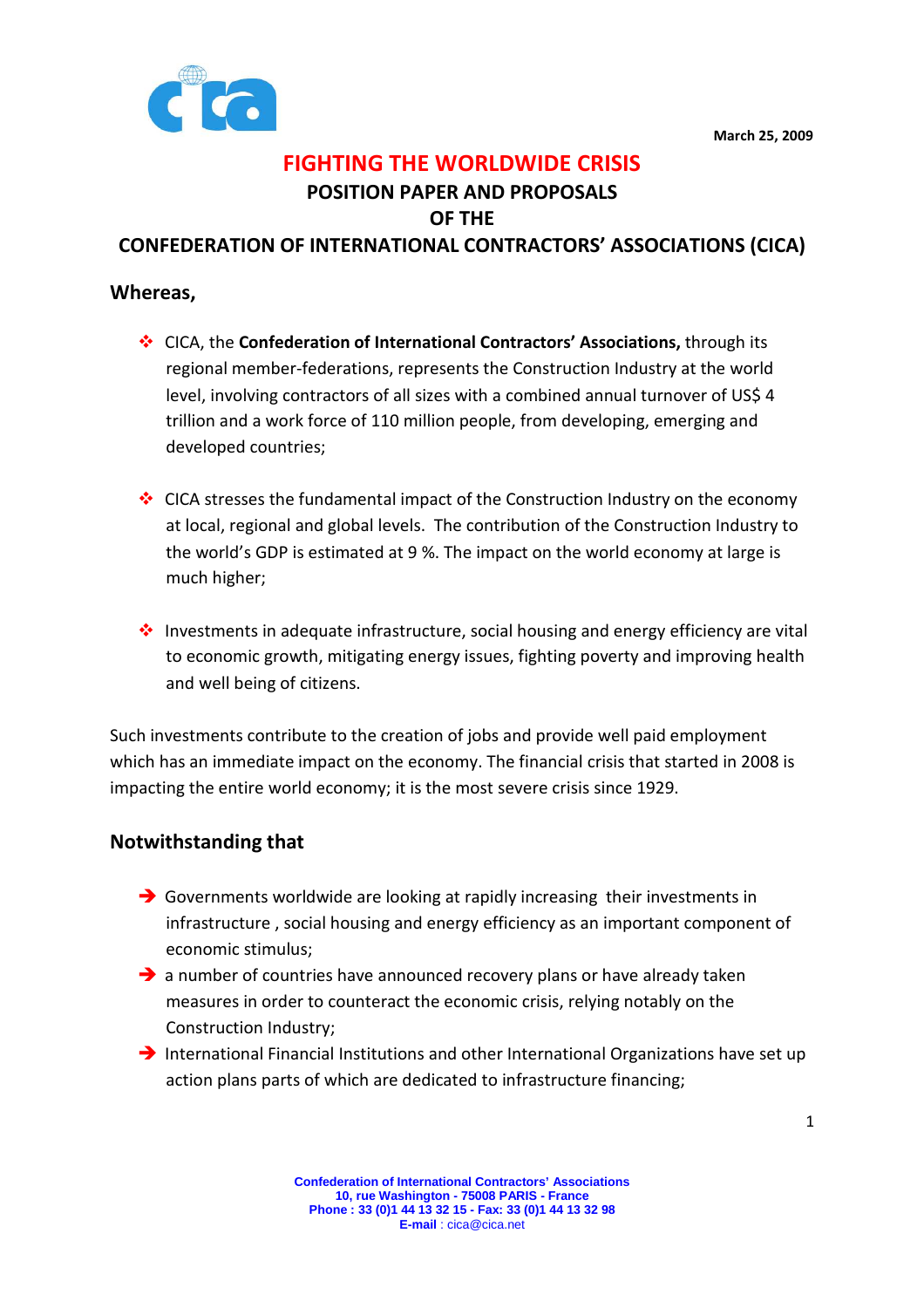

## FIGHTING THE WORLDWIDE CRISIS

# POSITION PAPER AND PROPOSALS

OF THE

#### CONFEDERATION OF INTERNATIONAL CONTRACTORS' ASSOCIATIONS (CICA)

#### **Considering**

the seriousness of the worldwide economic situation, CICA states that Construction, the driving force of most of the economies, is part of the solution and asks that

## ACCELERATED AND PRACTICAL MEASURES ARE TAKEN

- 1. Governments and International Financial Institutions have to urgently provide capital, guarantees, and investments in infrastructure & social housing in order to provide jobs and required infrastructure with lasting impact on sustainable development (including, among others, health, safety, environmental quality, and energy efficiency);
- 2. Declarations of good intentions or political announcements have to be followed by the corresponding actions without further delay;
- 3. Governments and International Financial Institutions should elaborate and implement emergency concrete action plans, such as :
	- **3.1.** using investment mechanisms that would allow rapid injection of the necessary resources for a sustainable worldwide investment in infrastructure and for the protection of the investments made in the past
	- **3.2.** deployment of priority projects, well adapted to the needs of the respective countries
	- **3.3.** accelerating preparation of designs and tender documents
	- **3.4.** reduction of the time required for calls for tender and alleviation of lengthy procedures
	- **3.5.** reducing the time taken to obtain public permits and certificates
	- **3.6.** implementing expedient contracting methods
	- **3.7.** promoting design and build, PFI contracts and/or other innovative forms of contracts (including relevant contractual guarantees), that could bring forward the start of the works
	- **3.8.** setting up simultaneously the necessary control mechanisms in order
		- **3.8.1.** to ensure quality, good governance, and ethical behavior of all stakeholders,
		- **3.8.2.** to take all measures for the preservation of the environment, (e.g. energy savings/mitigation of Green House Gas emissions).